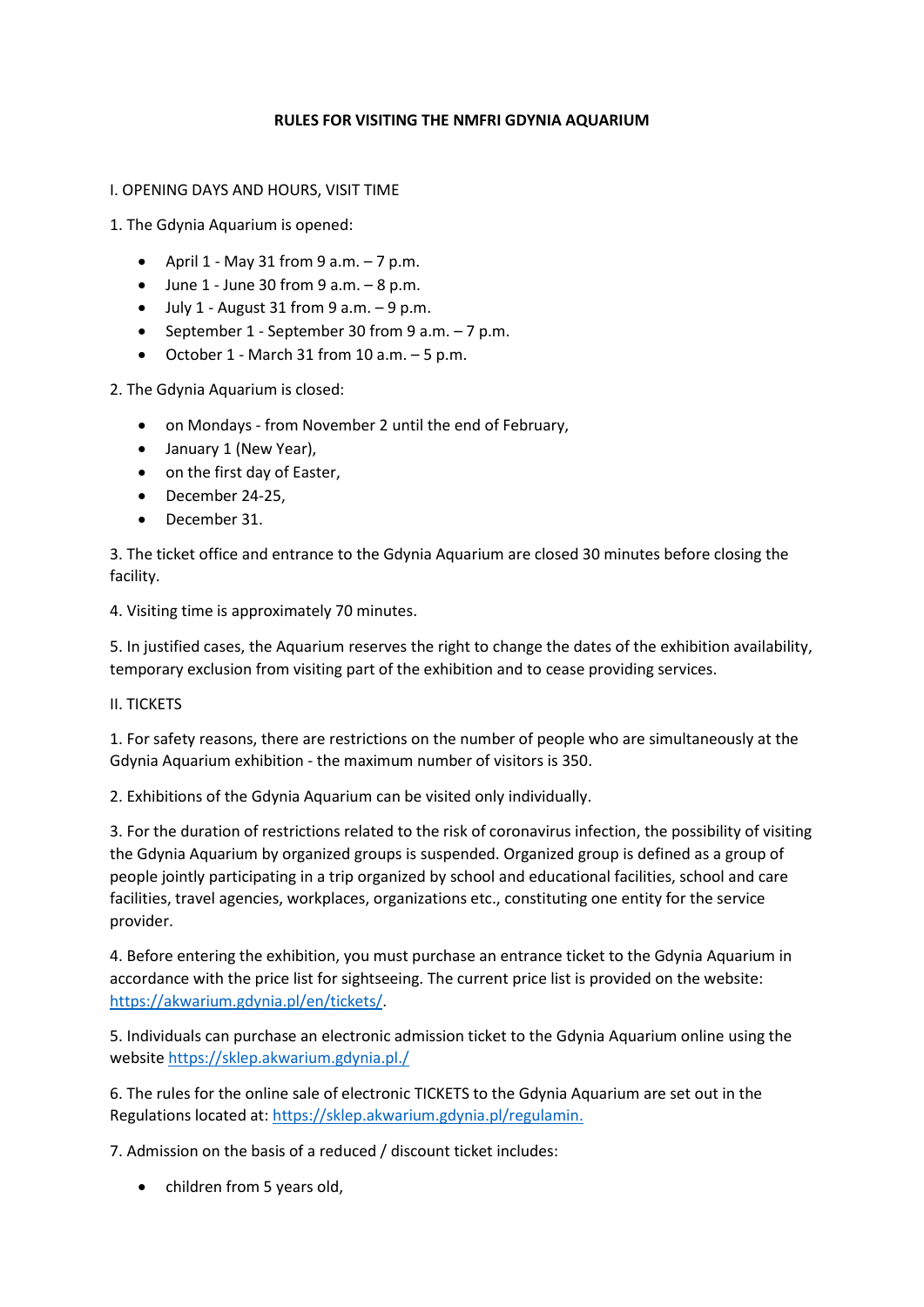- pupils and students up to 26 years old,
- retirees and pensioners,
- persons with a disability certificate.

8. The following are entitled to free admission:

- children up to 5 years old,
- chaperons of people with disabilities,
- zoo employees,
- PTTK guides,
- PTTK leaders.

9. Persons entitled to free admission are obliged to collect an entrance card at the Aquarium ticket office before entering the exhibition.

10. The right to discount and free admission is verified before entering the exhibition.

11. Documents confirming the right to use the discount or free admission to the Aquarium are:

- valid student or student ID,
- a retiree's or disability pensioner's ID or ID card,
- valid ID or other valid document confirming the disability certificate,
- ID or zoo employee ID,
- PTTK guide or leader ID card,
- other important documents confirming the rights of the persons mentioned in point 4 and 5.
- 12. The ticket / admission card should be kept for inspection at all times.
- 13. Purchased tickets are not refundable.

## III. VISITING ORDER

1. The basis for entering the Gdynia Aquarium exhibition is a valid ticket or admission cards.

2. Gdynia Aquarium should be visited in accordance with the touring direction and in order provided by the staff.

3. After finishing the tour, it is not possible to return to the exhibition.

4. To increase the safety of visitors and employees of the Gdynia Aquarium and minimizing the risk of coronavirus infection, the following restrictions have been introduced:

A. limited number of visitors simultaneously staying within the exhibition of the Gdynia Aquarium to 350 people;

B. introduction of limits of persons that simultaneously:

- use the elevator,
- use toilets.
- are at the ticket office.

C. visitors entering the exhibitions are obliged to:

- disinfect hands at the entrance gate,
- cover the nose and mouth (except for children up to 4 years of age),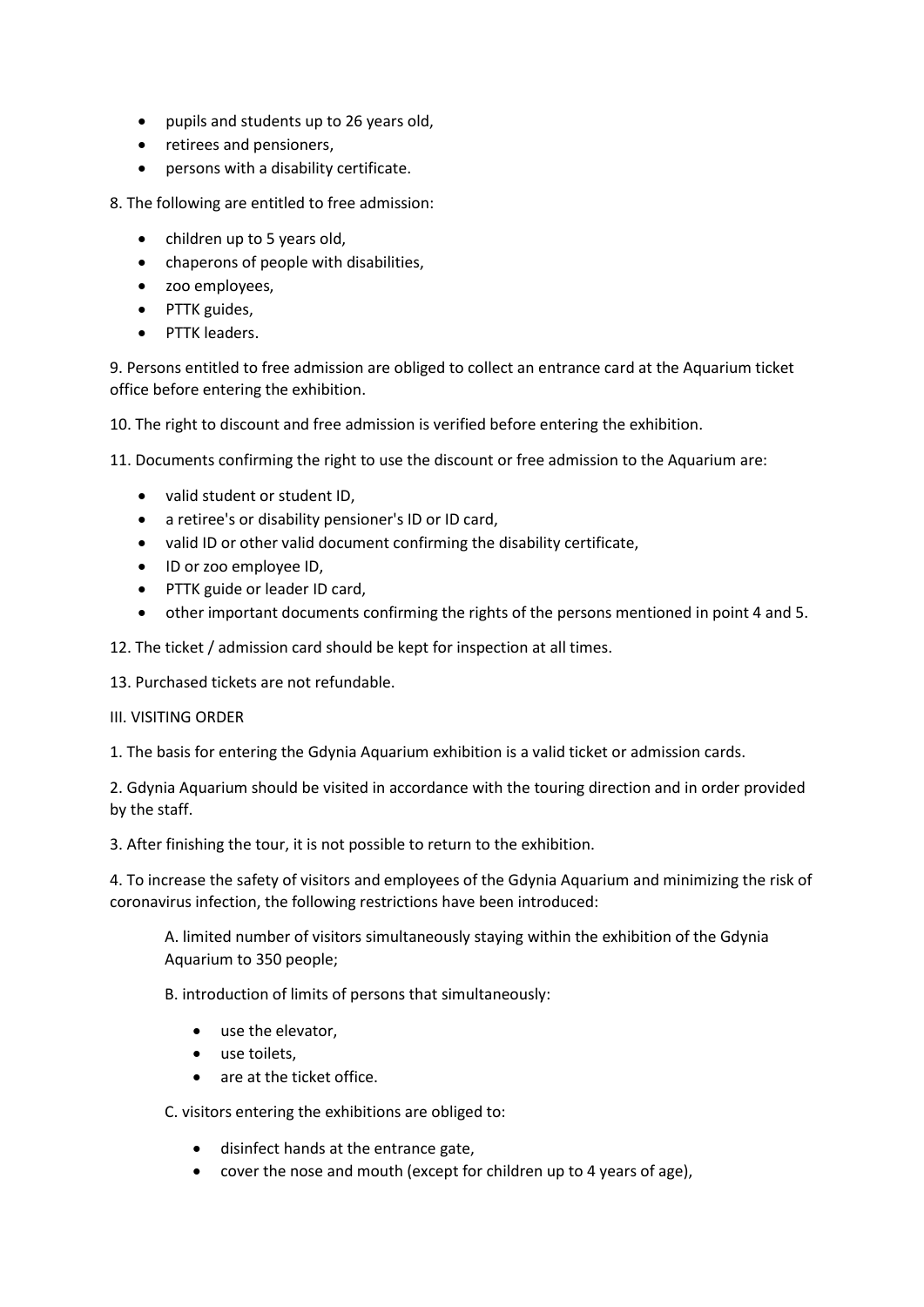- comply with the limits, specified on information boards, of persons who simultaneously are: at the cash desk, in marked exhibition halls, lifts and toilets,
- comply with the distance marked with line in the front of the ticket office;
- D. exclusion of cloakrooms and deposit lockers from use,
- E. suspension of eGuide rentals.
- 5. Visitors to exhibition are forbidden to:
	- bring and consume food and drinks.
	- bring alcohol, psychoactive substances and intoxicants,
	- smoke tobacco and electronic cigarettes,
	- bring all weapons, ammunition, items considered potentially dangerous and toxic, flammable and explosive materials.
	- touch exhibits, showcases and placing hands in open exhibition tanks;
	- leave prams outside the place designated for this purpose indicated by the service,
	- disturb order, including making noise and the use of noisy devices,
	- bring animals, with the exception of a guide dog accompanying authorized persons.

6. It is forbidden to enter the exhibition for persons under the influence of alcohol or other intoxicants or behaving in a way that could threaten the safety of animals, disrupt the order of visitors, as well as violate generally accepted norms of behavior in public places.

7. It is forbidden to enter the exhibition for persons with Covid-19 disease symptoms or who have been diagnosed with Covid-19 infection, persons undergoing mandatory isolation or quarantine, persons residing with persons subjected to mandatory isolation or quarantine, persons in contact with a person suspected of being infected within 10 days, falling ill or referred for isolation.

8. In the area of the Gdynia Aquarium, it is strictly forbidden to:

- conduct commercial, service and acquisition activities, with the exception of services provided on the basis of contracts concluded with the NMFRI,
- take photos and filming for commercial purposes without the permission of the Gdynia Aquarium,
- shoot photos with use of flash in rooms with living animals and using a tripod.

9. Children up to the age of 13 should stay in the Gdynia Aquarium under adult supervision.

10. In the event of unforeseen difficulties in visiting, communication or circumstances threatening the health or life of persons, the principle of absolute compliance with the instructions issued by the staff of the Gdynia Aquarium or representatives of other services such as the Police or Fire Brigade shall apply.

11. The Regulations are available on the Gdynia Aquarium website: <https://akwarium.gdynia.pl/rules-of-visit/> and at the ticket office of the Aquarium.

## IV. SANCTIONS

1. The Gdynia Aquarium reserves the right to refuse to accept or leave outside the Aquarium area of persons who do not comply with the provisions of the Regulations.